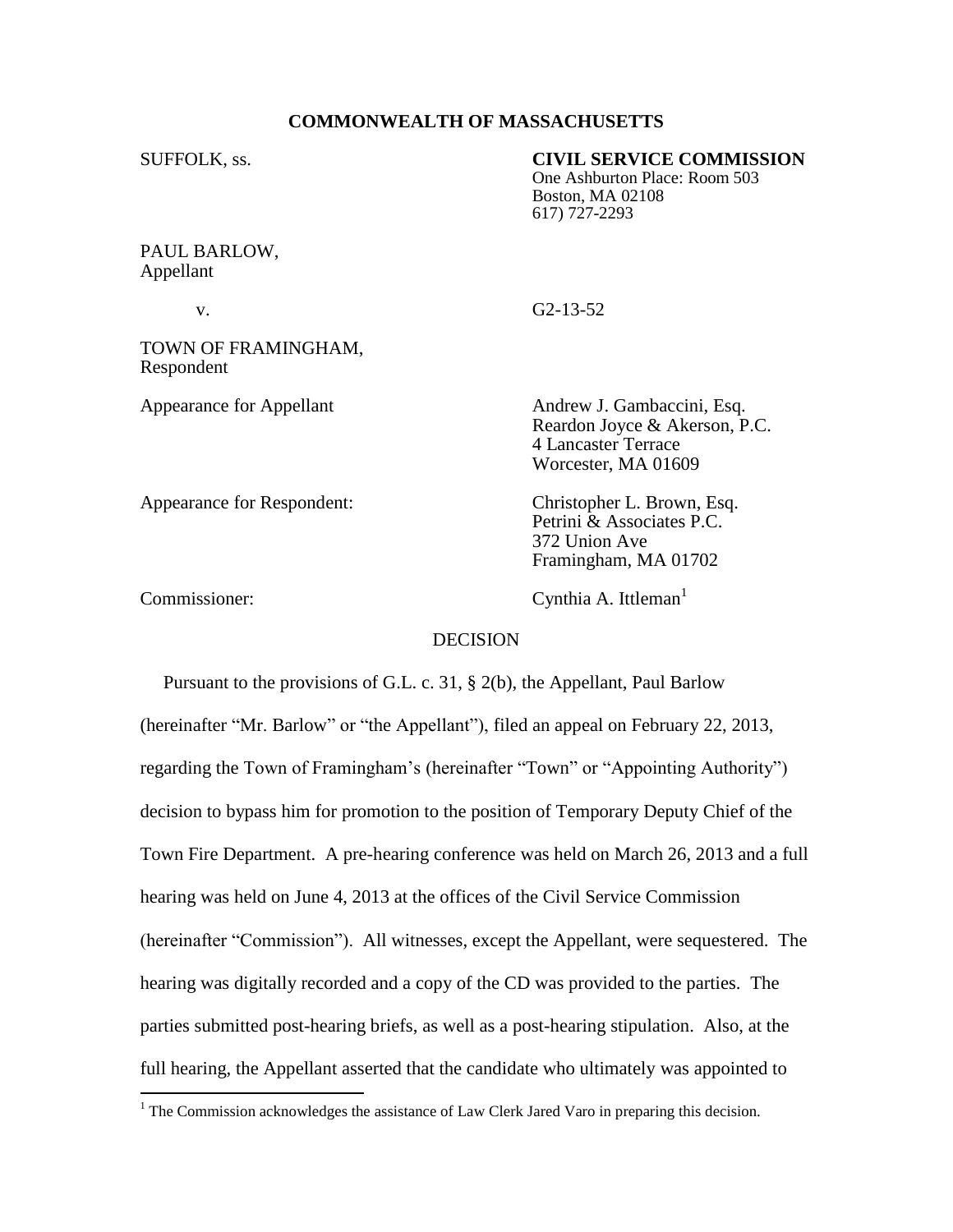the position of Temporary Deputy Fire Chief lived outside the 10 mile radius required by of G.L. c. 31, § 58. The parties submitted memoranda after the hearing, wherein the Town asserted that residency was controlled by the 15 mile radius set out in G.L. c. 41, § 99A. However, G.L. c. 31, § 58 controls. See Mulrain v. Bd. of Selectmen of Leicester, 13 Mass. App. Ct. 48, 50, 430 N.E.2d 831, 833 (1982). The Commission declines to further address this issue.<sup>2</sup>

## **FINDINGS OF FACT**

 Fifteen (15) exhibits were entered into evidence. Based upon the documents entered into evidence and the testimony of:

## *For the Appointing Authority:*

- Gary T. Daugherty, Chief, Framingham Fire Department; *For the Appellant:*
- Paul Barlow, Appellant;
- William T. Norton, Captain, Framingham Fire Department;

and taking administrative notice of all matters filed in the case; as well as pertinent statutes, case law, regulations and policies; and drawing reasonable inferences from the credible evidence; a preponderance of the credible evidence establishes as follows:

### *The Bypass*

 $\overline{a}$ 

1. The Appellant is a 58 year old male and a native of Framingham. The Appellant applied for a promotion to Temporary Deputy Chief. He has worked for the Framingham Fire Department since 1979 and has previously served as a Temporary Deputy Fire Chief in the Framingham Fire Department. (Testimony of the Appellant)

 $2^{2}$  Issues of this type are more properly addressed as an investigation, not as a bypass appeal. The Commission acknowledges that St. 2013, c. 38, sec. 50, which amends G.L. c. 31, § 58, may affect such matters going forward.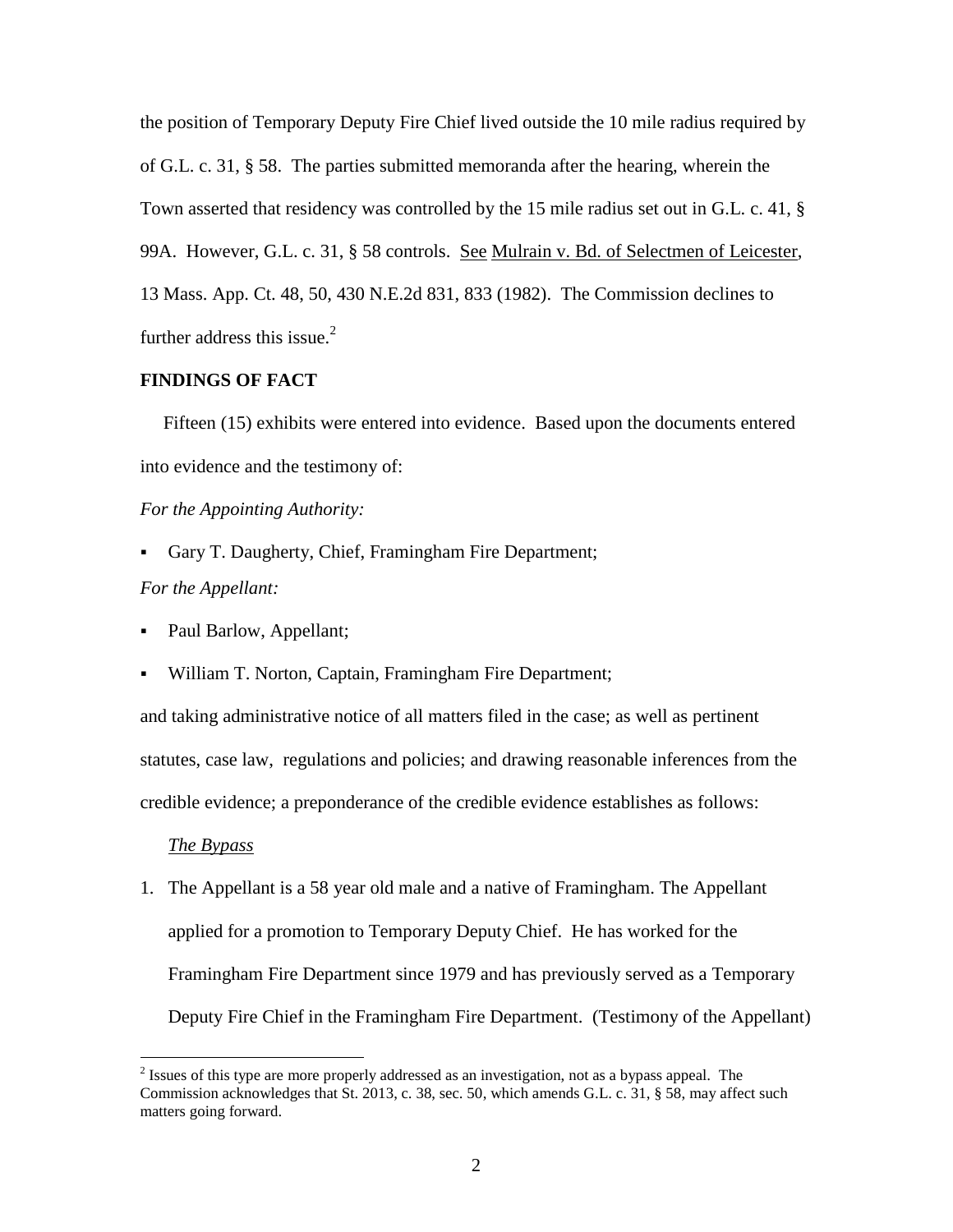- 2. In the fall of 2012, a Temporary Deputy Chief position opened up at the Framingham Fire Department, with a second Temporary Deputy Chief position opening shortly thereafter. (Testimony of Chief Daugherty)
- 3. The Town filed a requisition with the State Human Resources Division ("HRD") on September 5, 2012. Using the required  $2n+1$  formula, a five name list was generated to fill the two vacancies. The Appellant was ranked second. The first-place candidate was selected to fill the first opening, and the third-place candidate was selected to fill the second opening. (Testimony of Chief Daugherty, Ex. 12)
- 4. The Appellant received a bypass letter on February 26, 2013. The letter was dated November 14, 2012. There is no explanation for the three month delay between the generation of the bypass letter and its delivery. Although the Appellant was on sick leave<sup>3</sup> on November 14, 2012 he was at home, and able to receive mail. (Testimony of Appellant, Ex. 1)
- 5. The bypass letter explained that the third-place candidate was chosen because he had a better work history than the Appellant, contributed substantial time upgrading a Fire Department truck, was certified as a Training Instructor, and had held the position of Temporary Deputy Fire Chief before. The letter noted that the Appellant had also held the position of Temporary Deputy Fire Chief before. (Ex. 1)
- 6. The reasons the letter stated for the bypass were that the Appellant had three<sup>4</sup> disciplinary suspensions on his record and that he had been involved in a

 $3$  The Appellant was on sick leave from a non-work related injury for over one month.

<sup>&</sup>lt;sup>4</sup> Although the Town claimed that the Appellant had three suspensions, the evidence before this Commission indicates that he was only suspended on two occasions. The third suspension was grieved, and the Town agreed that it would not be considered in future proceedings. As such, it will not be considered in this appeal.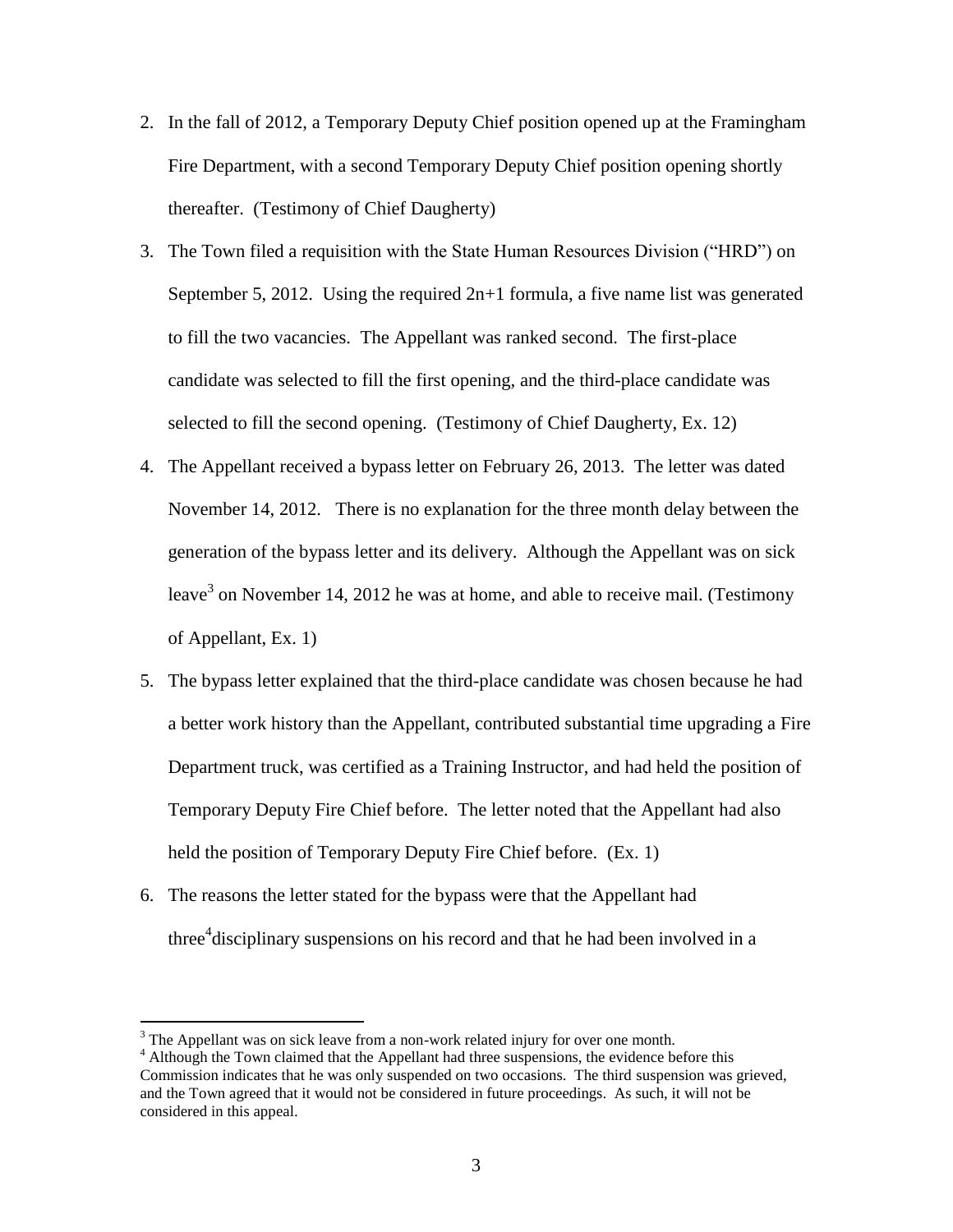confrontation with a civilian while in uniform.<sup>5</sup> The letter concluded that the Appellant lacked the ability to make sound decisions. (Ex. 1)

7. Chief Daugherty did not read the candidates' files before deciding whom to appoint to the position of Temporary Deputy Chief of the Department. (Testimony of Chief Daugherty)

## *The Appellant's Record*

- 8. On November 15, 2006, the Appellant received a letter of reprimand for speaking disrespectfully to a superior. The reprimand was later increased to a 48-hour suspension. $6$  The Appellant believes that the incident was the result of a misunderstanding but did not appeal the discipline because he did not believe it was worthwhile and because the union would not provide assistance to him in this regard. (Testimony of the Appellant, Ex. 15)
- 9. On April 14, 2006, while doing part-time work with an electrician, the Appellant was asked by the electrician about a new Chief at the Fire Department. The Appellant replied, "He sucks." The Appellant believed that that new chief to whom the electrician referred was William Norton. Mr. Norton had worked with the Appellant as a part-time roofer and was a close friend. As a roofer, Mr. Norton would write "Barlow sucks" in the substructure of buildings they were working on, as a joke. The electrician believed that the Appellant was referring to a different chief, who was the

 $<sup>5</sup>$  Although the Town claimed that the Appellant had three suspensions, the evidence before this</sup> Commission indicates that he was only suspended on two occasions. The third suspension was grieved, and the Town agreed that it would not be considered in future proceedings. As such, it will not be considered in this appeal.

 $6$  Firefighters work in shifts which include periods of 24 hours on-duty, then 48 hours off duty, then 24 hours on duty, and 96 hours off duty. As such, a 48-hour suspension roughly equates to a one week suspension in a traditional-five-day work week.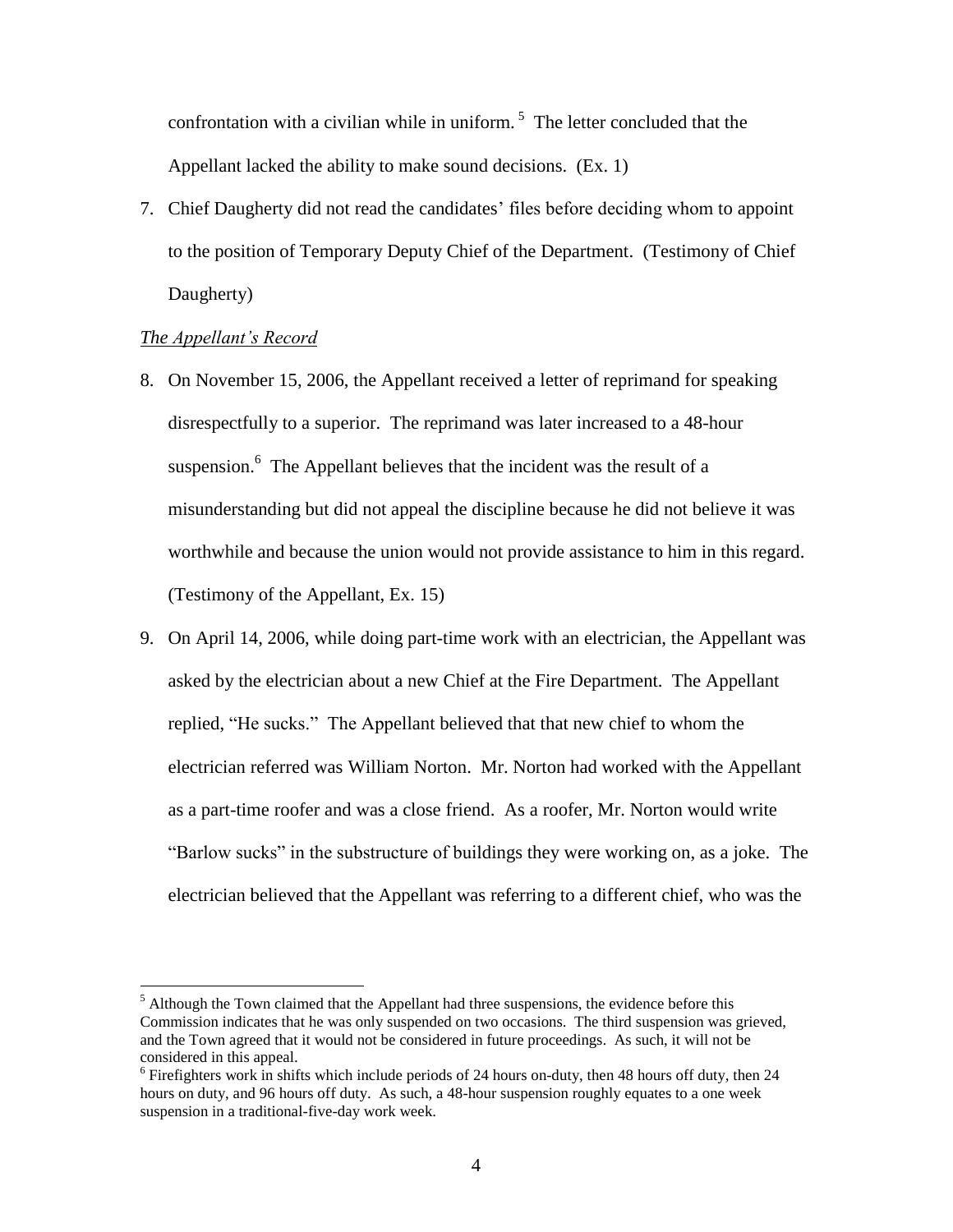electrician's brother. The Appellant was suspended for 24 hours<sup>7</sup> for this infraction. The matter was submitted to arbitration. The arbitrator found the suspension to be too severe and reduced the suspension to 8 hours.<sup>8</sup> (Testimony of the Appellant, Mr. Norton, Ex. 15)

- 10. In 2008, the Appellant's elderly mother was engaged in a zoning dispute with her neighbor. The Appellant's mother contacted him while he was on duty. She was in a panicked state as crews had begun construction on the neighbor's lot before a variance had been granted. The Appellant notified his superior officer that he was going to speak to his mother in person to calm her down. The Appellant arrived at her home in uniform. Subsequent to this incident, the neighbor claimed that the Appellant had used his position to intimidate her and that he had engaged in a variety of forms of misconduct. Several local agencies conducted investigations of the incident but none found that the Appellant had acted improperly. The Appellant received no discipline for this conduct. Chief Daugherty was aware of the event and felt that the Appellant's conduct in this incident was improper. (Testimony of the Appellant, Chief Daugherty)
- 11. Prior to the current promotion, the Appellant met with Chief Daugherty to discuss filling the position of a superior officer who was on sick leave. It is not certain what was actually said in this meeting although Chief Daugherty took offense that the Appellant wished to fill the position quickly before the existing Civil Service list expired. (Testimony of the Appellant, Chief Daugherty)

 $7 A 24$  hour suspension roughly equates to a half-week suspension.

 $8$  An 8-hour suspension for a firefighter is equivalent to a one-day suspension for a worker with a traditional schedule.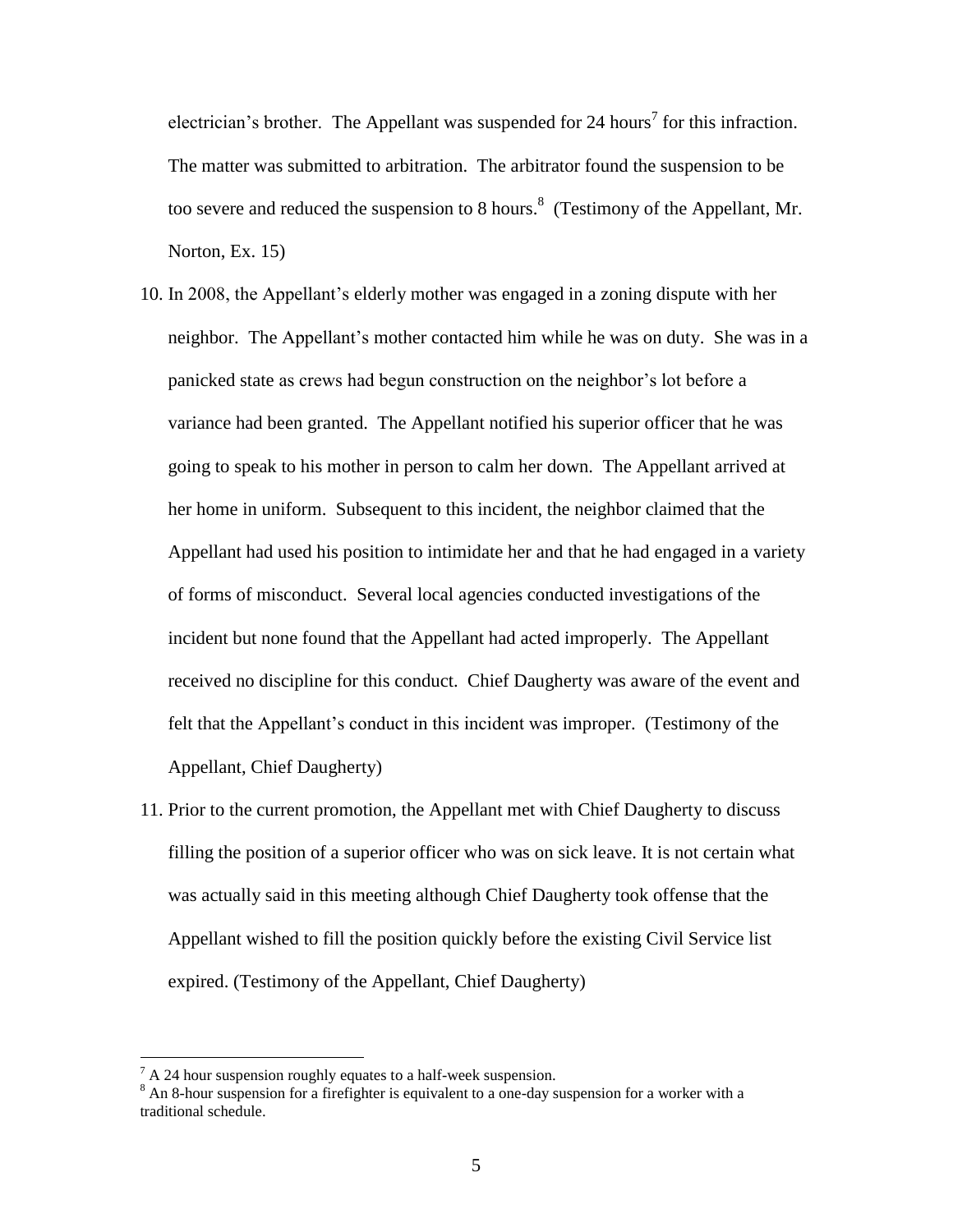- 12. On another occasion, the Appellant filed a complaint with the union, after Chief Daugherty had filled a different position immediately before a Civil Service list expired. Chief Daugherty became aware of this and resented it. (Testimony of the Appellant, Chief Daugherty)
- 13. Chief Daugherty does not appreciate the Appellant as a Firefighter and merely "tolerates" him. (Testimony of Chief Daugherty)
- 14. The Appellant has served as Temporary Deputy Fire Chief before. He is a nurse and is an experienced EMT. He currently serves on the Fire Department Dive Team and served on the Tunnel Team until it was disbanded in 2003. He has served in the position of Training Captain sometime around 2001. (Testimony of the Appellant)

## *The Third-Place Candidate's Record*

- 15. The third-place candidate was issued a written reprimand for failure to complete a report on March 16, 1999; he was issued a verbal warning for productivity on July 25, 2001; he was spoken to on August 2, 2001 about slow response time; he wrote an apology for a misplaced motorcycle on May 20, 2004; he was issued a verbal reprimand for failure to clear snow on December 24, 2004; and he wrote an apology for failure to wash a car on March 14, 2005. (Ex. 8)
- 16. The third-place candidate is a Certified Training Instructor and, like the Appellant, has served as a Training Captain.<sup>9</sup> He has put in significant extra time, some of it his own time, working on upgrading a Fire Department truck with new rescue tools. This opportunity to work on the truck was given to him by Chief Daugherty. On occasion, Chief Daugherty drove to New Jersey with the third-place candidate, and perhaps

<sup>&</sup>lt;sup>9</sup> Training Captain is a position within the Framingham Fire Department. Training Instructor is a position within the Massachusetts Fire Academy. Training Instructors require certification, while Training Captains do not.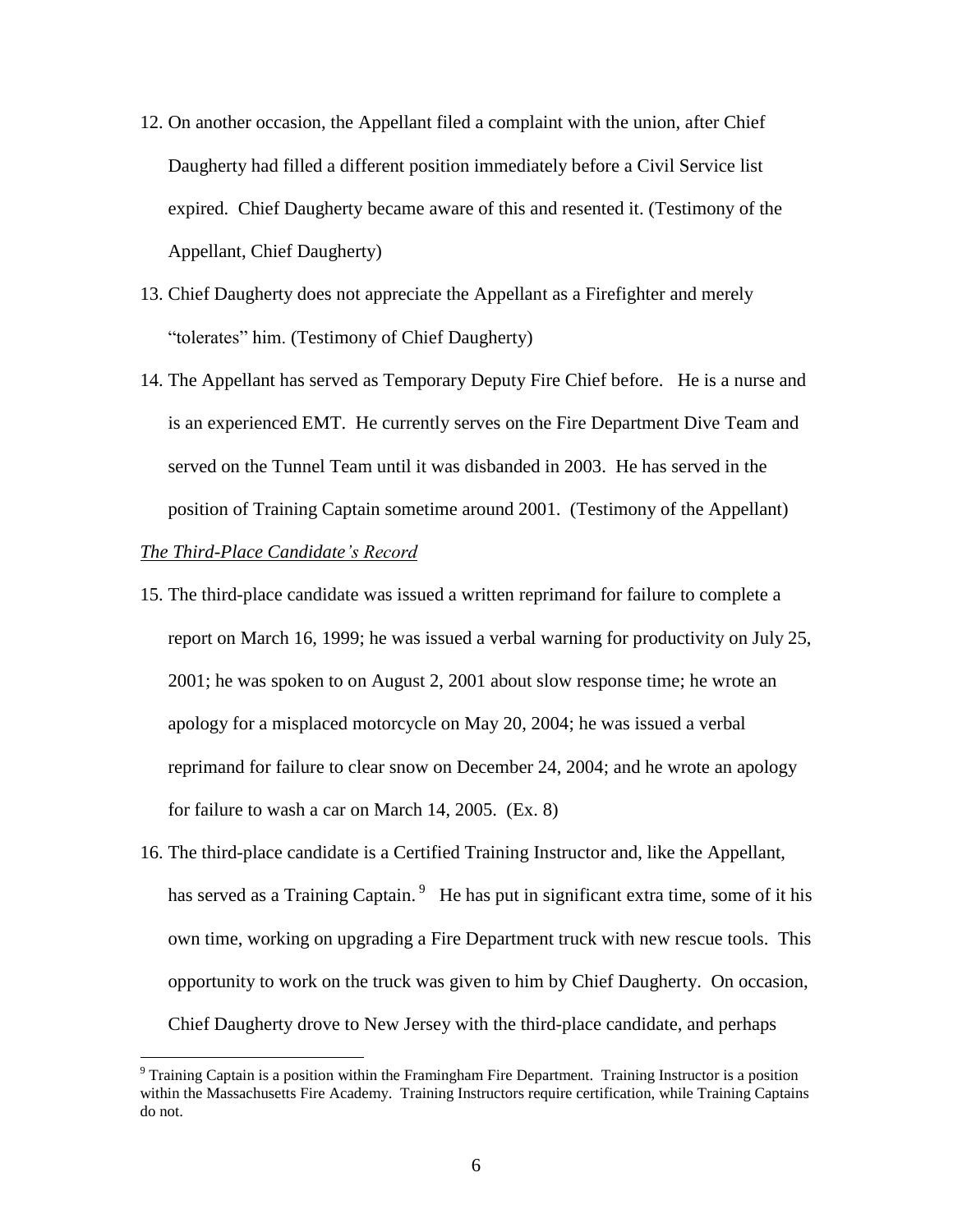another person, in order to assess equipment for the truck. (Testimony of Mr. Chief Daugherty, Ex. 1, Stipulation dated July 17, 2013)

## **DISCUSSION**

## *Applicable Civil Service Statutes and Rules*

 The fundamental purpose of the civil service system is to guard against political considerations, favoritism, and bias in governmental hiring and promotion. The commission is charged with ensuring that the system operates on "[b]asic merit principles." Massachusetts Assn. of Minority Law Enforcement Officers v. Abban, 434 Mass. at 259, citing Cambridge v. Civil Serv. Comm'n., 43 Mass.App.Ct. at 304. "Basic merit principles" means, among other things, "assuring fair treatment of all applicants and employees in all aspects of personnel administration" and protecting employees from "arbitrary and capricious actions." G.L. c. 31, § 1. Personnel decisions that are marked by political influences or objectives unrelated to merit standards or neutrally applied public policy represent appropriate occasions for the Civil Service Commission to act. Cambridge at 304.

The role of the Civil Service Commission is to determine "whether the Appointing Authority has sustained its burden of proving that there was reasonable justification for the action taken by the appointing authority." Cambridge at 304. Reasonable justification means the Appointing Authority's actions were based on adequate reasons supported by credible evidence, when weighed by an unprejudiced mind, guided by common sense and by correct rules of law. Selectmen of Wakefield v. Judge of First Dist. Ct. of E. Middlesex, 262 Mass. 477, 482 (1928). Commissioners of Civil Service v. Municipal Ct. of the City of Boston, 359 Mass. 214 (1971).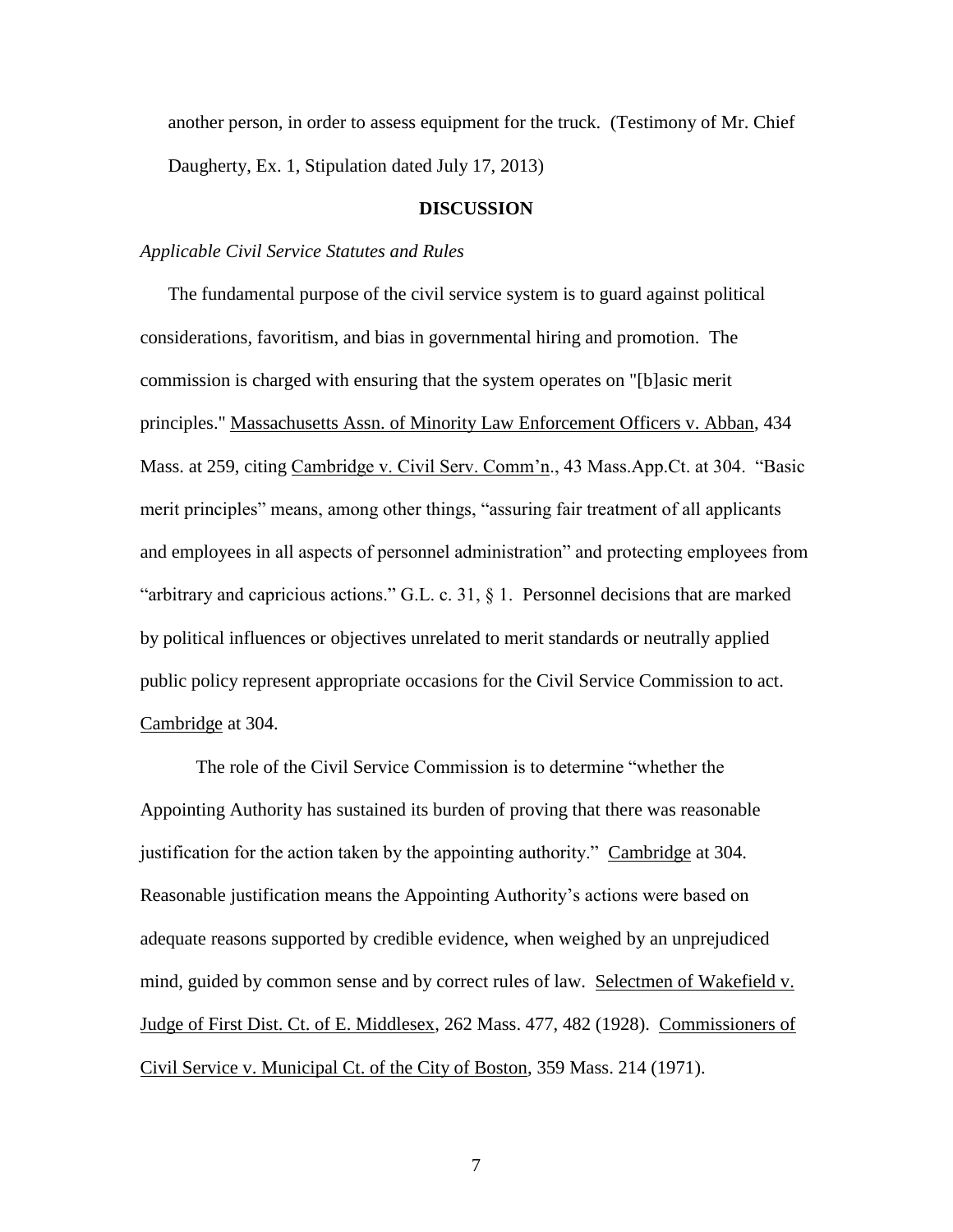G.L. c. 31, § 2(b) requires that bypass cases be determined by a preponderance of the evidence. A "preponderance of the evidence test requires the Commission to determine whether, on a basis of the evidence before it, the Appointing Authority has established that the reasons assigned for the bypass of an Appellant were more probably than not sound and sufficient." Mayor of Revere v. Civil Service Comm'n, 31 Mass.App.Ct. 315 (1991). G.L. c. 31, § 43.

The issue for the Commission is "not whether it would have acted as the appointing authority had acted, but whether, on the facts found by the commission, there was reasonable justification for the action taken by the appointing authority in the circumstances found by the commission to have existed when the Appointing Authority made its decision." Watertown v. Arria, 16 Mass. App. Ct. 331, 332 (1983). See Commissioners of Civil Service v. Municipal Ct. of Boston, 369 Mass. 84, 86 (1975) and Leominster v. Stratton, 58 Mass. App. Ct. 726, 727-728 (2003).

The Commission's role, while important, is relatively narrow in scope: reviewing the legitimacy and reasonableness of the appointing authority's actions. City of Beverly v. Civil Service Comm'n, 78 Mass.App.Ct. 182, 189 190-191 (2010) citing Falmouth v. Civil Serv. Comm'n, 447 Mass. 824-826 (2006). The Commission owes "substantial deference" to the appointing authority's exercise of judgment in determining whether there was "reasonable justification" shown. Such deference is especially appropriate with respect to the appointment of law enforcement personnel. In light of the high standards to which law enforcement personnel appropriately are held, appointing authorities are given significant latitude in screening candidates. Beverly citing Cambridge at 305, and cases cited.

8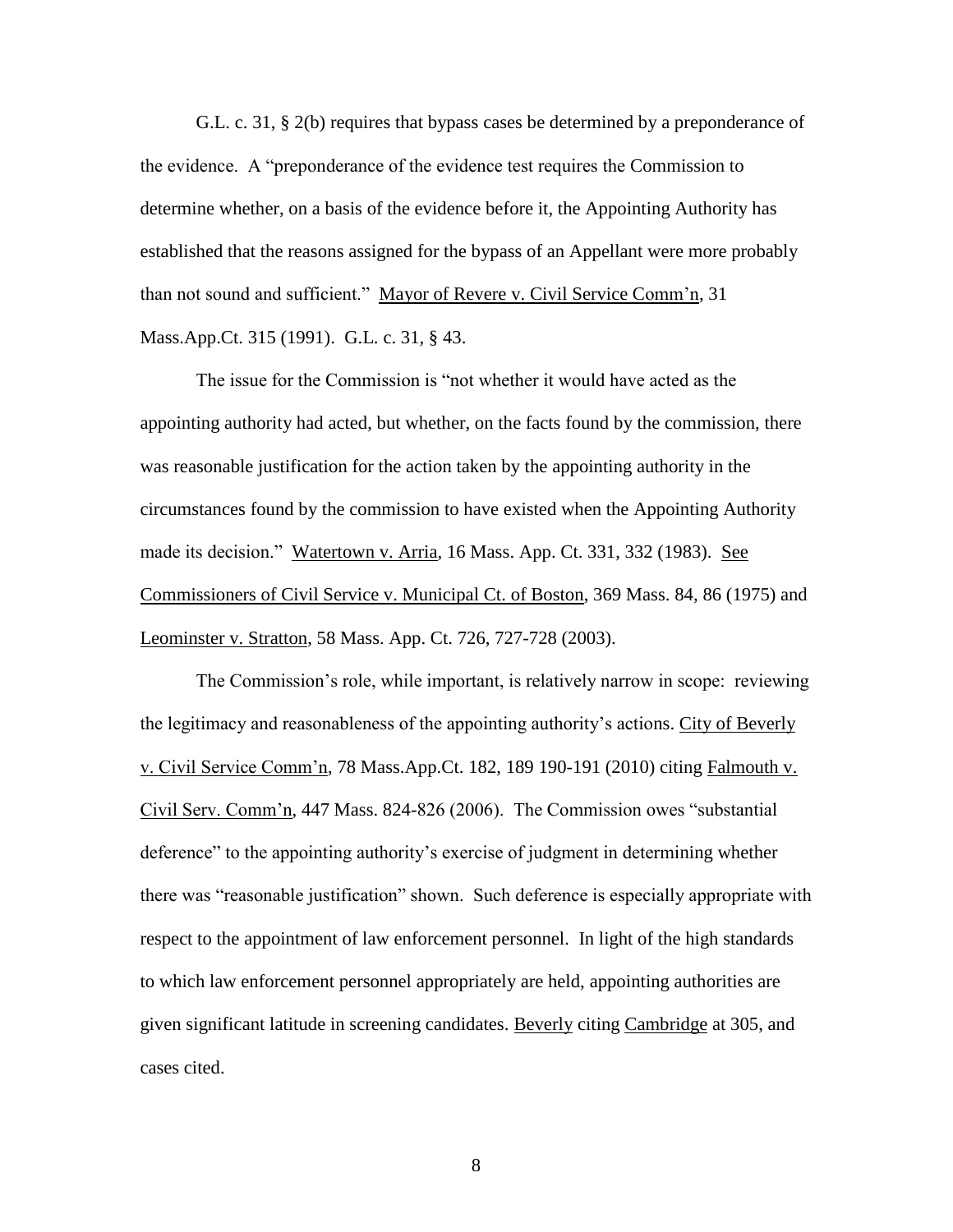#### *The Respondent's Argument*

The Town argues that its selection of the third-place candidate and bypass of the Appellant was reasonably justified because he is a Certified Training Instructor, he has recently put in significant effort towards updating a fire truck and has had very little discipline. Furthermore, the Town argues that the Appellant has had several disciplines, including the incident at his mother's house, is not a training instructor and has not put in recent efforts comparable to the third-place candidate.

#### *The Appellant's Argument*

The Appellant argues that the decision was not based upon the merits of the candidates but rather upon Chief Daugherty's favoritism of the third-place candidate. He further argues that he was cleared of all wrongdoing in the zoning dispute involving his mother, and avers that his suspensions were the result of misunderstandings. In addition, he notes that he has given extra effort as a member of the Dive Team and the Tunnel Team.

## *Analysis*

The Town has shown by a preponderance of the credible evidence that it had reasonable justification to bypass the Appellant for promotion to Temporary Deputy Fire Chief. While the Appellant is clearly well qualified, his discipline record provides reasonable grounds for bypass. That said, it is obvious that Chief Daugherty does not like the Appellant, though the reason for the depth of his dislike are unclear. Specifically, Chief Daugherty stated that he does not appreciate the Appellant as a Firefighter but merely "tolerates" him. Chief Daugherty and the Appellant have been of different minds at least twice in the past. Specifically, Chief Daugherty expressed his distaste for the

9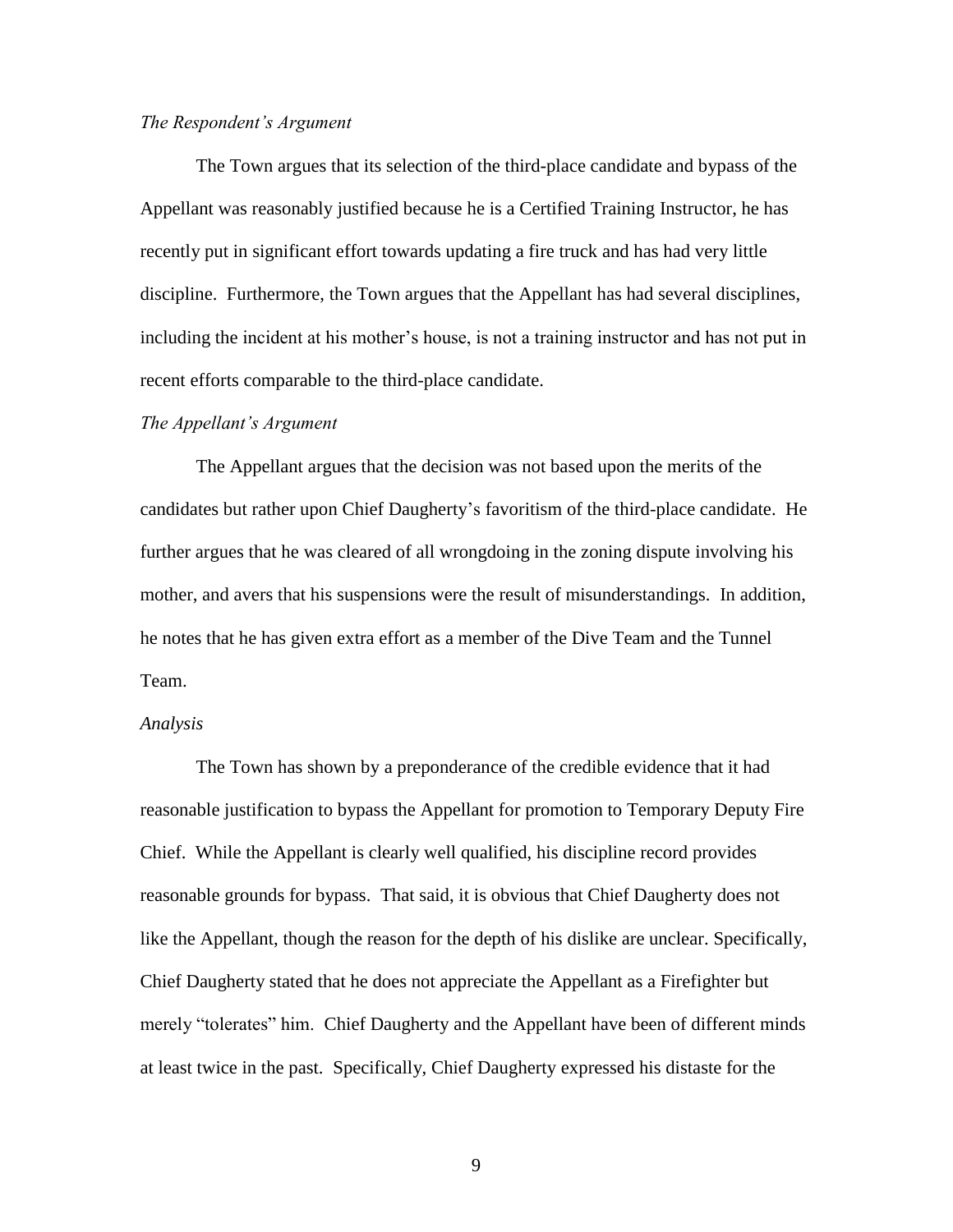Appellant's decision to meet with him concerning a possible job opening when another officer was on sick leave. The Appellant wished to be considered for the position before the then-current Civil Service list expired, a request which incensed Chief Daugherty. On a second occasion, Chief Daugherty filled a different position shortly before a list expired by upgrading the rank previously assigned to a lesser position. The Appellant felt that this was unfair and filed a complaint about it to the union.

Chief Daugherty's negative view of the Appellant was palpable in his tone, demeanor and body language. The two events described above do not completely explain Chief Daugherty's negative view of the Appellant. When asked, he failed to explain the basis of these feelings; he cryptically stated that explaining it would "change the dynamics of everything." Finally, Chief Daugherty admitted that he did not read the candidates' files before selecting a new Temporary Deputy Chief, relying instead on reputation. The failure to notify the Appellant of the bypass in a timely manner also raises some suspicion, as Chief Daugherty was unable to explain why the notice was not mailed until months after it was dated. This undermines Chief Daugherty's objectivity in deciding who to appoint, as well as his credibility, but it does not delegitimize the Chief's reliance on the Appellant's disciplinary history as a reason for bypass, nor does it rise to the level of bias.

#### *Confrontation While in Uniform*

The bypass letter devoted significant space to noting that the Appellant had had a confrontation with a civilian while in uniform. However, testimony at the hearing revealed a different story. The Appellant testified in greater detail about the incident, explaining that incident occurred when workmen had come to install a driveway at the

10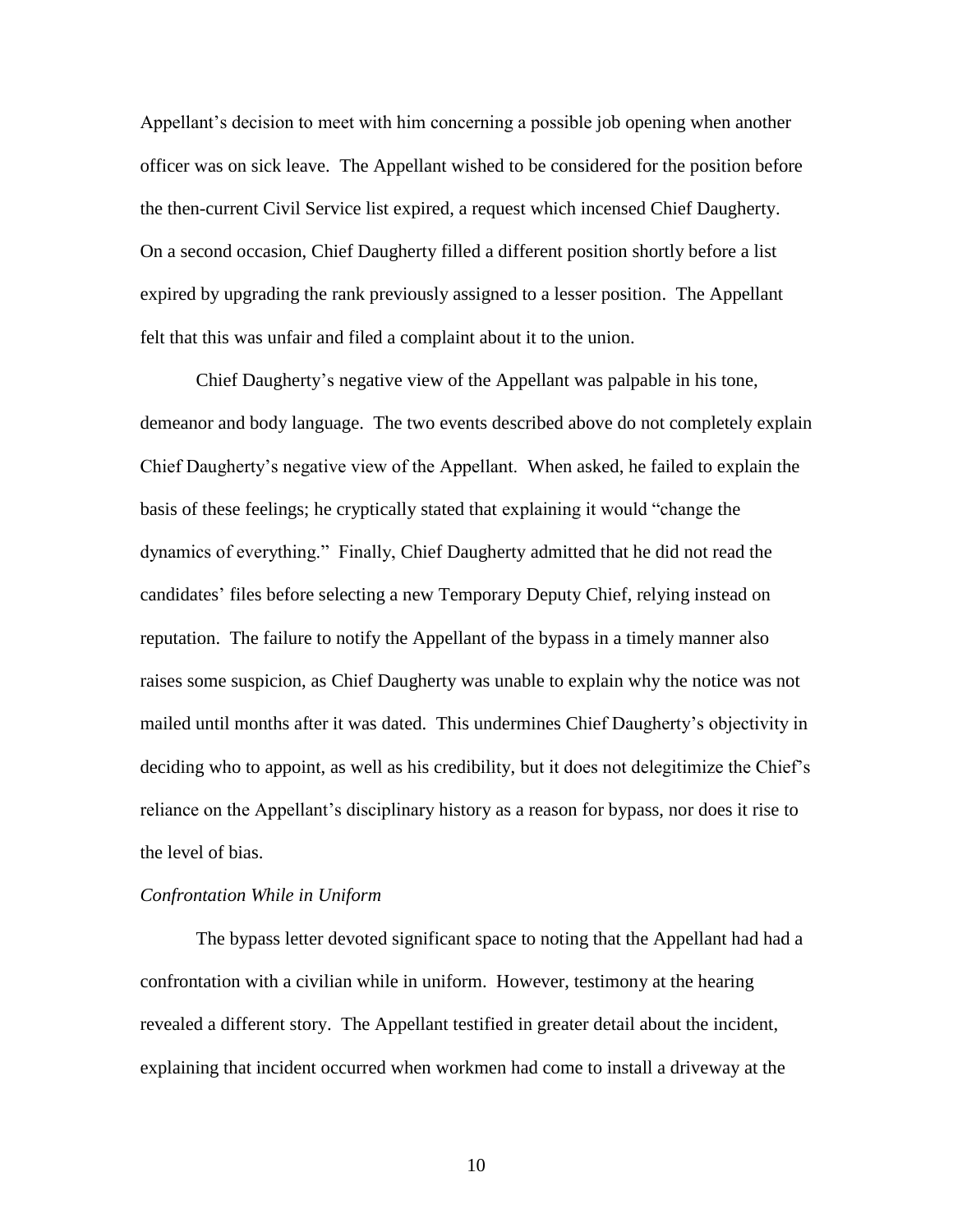home of his mother's neighbor, despite the fact that the work required a zoning variance which had not yet been approved. The Appellant credibly testified that, although he did go to the scene of the incident in uniform, he did so without speaking to, or interacting with, any person but his mother. The incident was investigated by several independent agencies and the Appellant was cleared of all wrongdoing.

Chief Daugherty failed to explain why the incident should be counted against the Appellant. While Chief Daugherty may have felt that a more cautious person would have avoided it, this seems unreasonable. Had there been any misconduct, it would have come out through investigation. As there was no misconduct found, this is not a reasonable justification for bypass.

### *Time Contributions*

 $\overline{a}$ 

It is uncontroverted that the third-place candidate spent a significant amount of time, some of it his own, working on upgrading a Fire Department truck with new rescue tools. There was testimony that his involved a great deal of communication with manufacturers, testing, and even out-of-state trips with Chief Daugherty to review the upgrades. While this is certainly a significant contribution, I am not convinced it was fairly weighted. The Appellant testified that he also given significant time to the department as a current member of the Dive Team and a former member of the now defunct Tunnel Team.<sup>10</sup> He also pointed out that he was not given the opportunity to take on a project like the one entrusted to the third-place candidate. Indeed, Chief Daugherty testified that he gave the task of upgrading the truck specifically to the third-place candidate and it would appear that they did work together on it.

<sup>&</sup>lt;sup>10</sup> The Tunnel Team was created to service the MetroWest Water Supply Tunnel construction project. The Team was disbanded after the project was completed in 2003.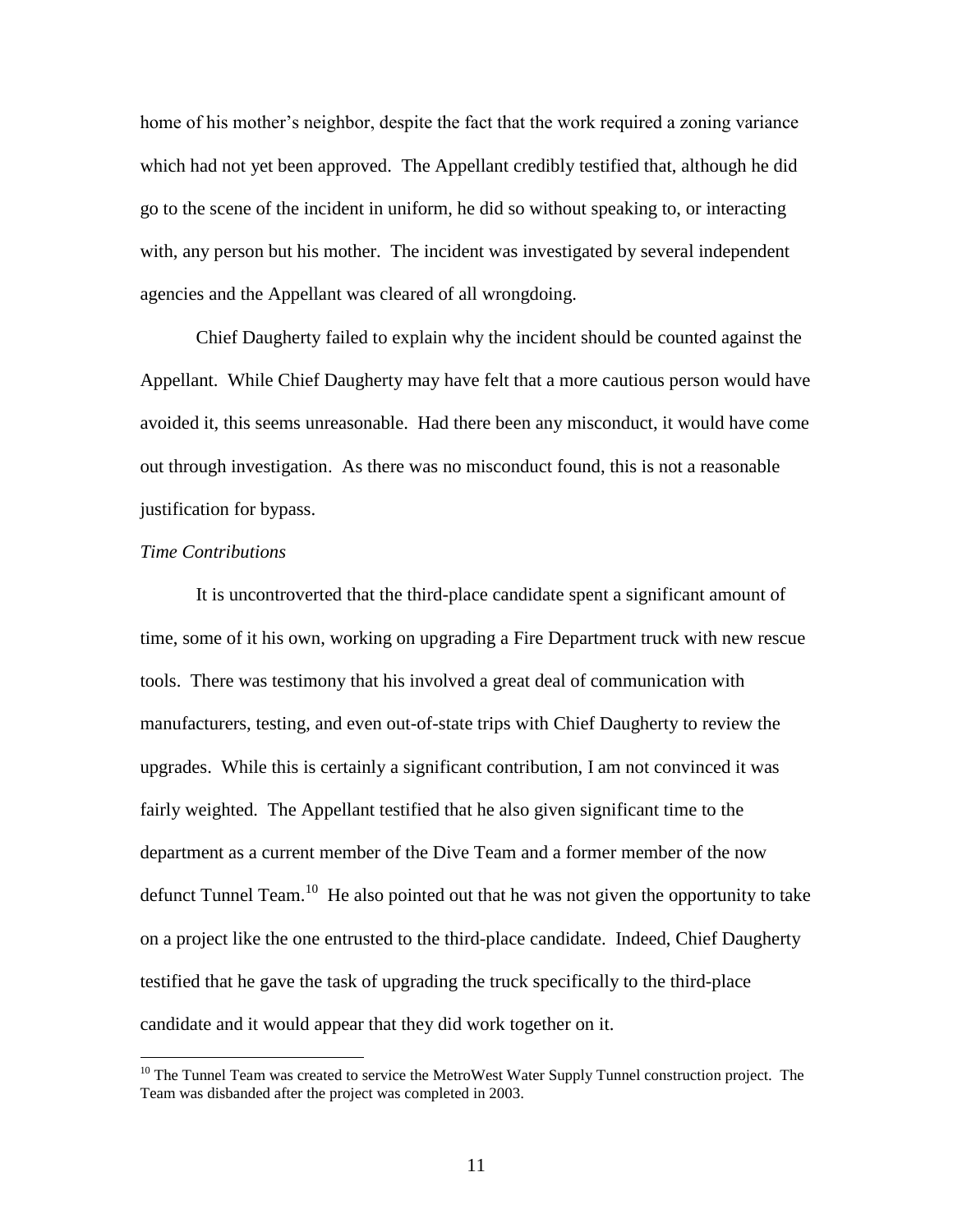Given that Chief Daugherty did not read the Appellant's file (or any candidate's file) to determine what contributions he had made, the conclusion that the third-place candidate's contribution was superior seems somewhat questionable. While I have no doubt that the third-place candidate did recently contribute a great deal of hard work to update a fire truck, it is also clear that the Appellant was not fairly credited with his extra work. Furthermore, the third-place candidate did not initiate the fire truck upgrade. Rather, it was given to the third-place candidate by Chief Daugherty.

### *Certification as an Instructor<sup>11</sup>*

 $\overline{a}$ 

The bypass specifically noted that the third-place candidate is a Certified Fire Training Instructor. To obtain this certification, a firefighter must take and pass an instructor training class at the Fire Academy. This certification allows an individual to serve as a Massachusetts Fire Academy Training Instructor or to teach at other institutions on fire related matters. In contrast, a Training Captain is a position at the Framingham Fire Department, and requires no certification. The Training Captain conducts training only at the Framingham Fire Department, and is additionally responsible for filling in for other positions as needed.

The third-place candidate is a Certified Fire Training Instructor and has taught at the Massachusetts Fire Academy. Furthermore, he has served as Training Captain at the Framingham Fire Department. In contrast, the Appellant has only served as Training Captain. Though he took the course to obtain certification as a Fire Training Instructor, he did not complete it due to a scheduling conflict with the final exam. As such, the third-place candidate's qualifications are superior in this regard.

 $11$  After the hearing, the parties submitted a stipulation to supplement the hearing testimony regarding the respective duties and qualifications of Training Captains and Training Instructors.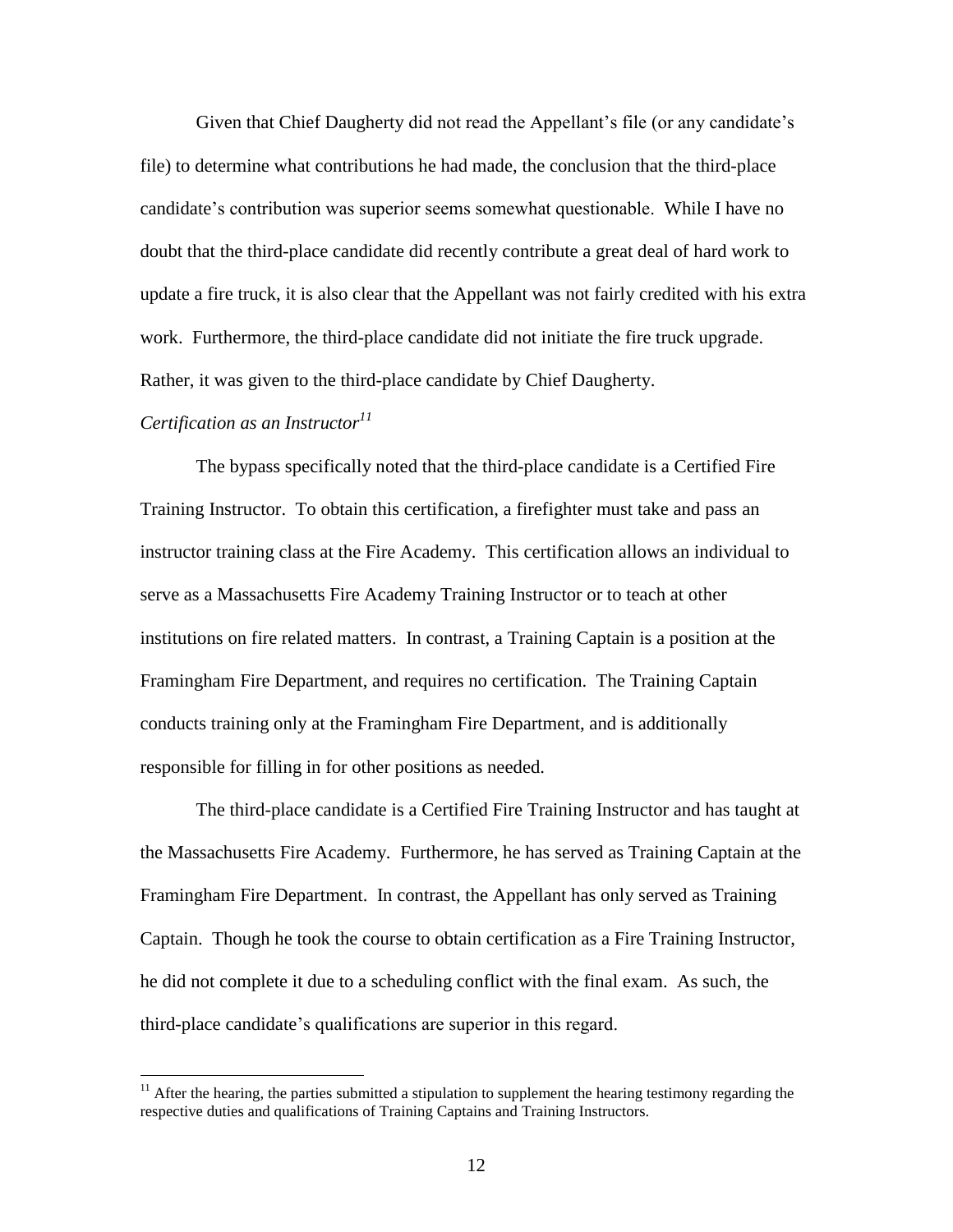## *Discipline History*

Although the bypass letter discussed only the Appellant's discipline record and not the third-place candidate's, both candidates have been disciplined. However, the third-place candidate's discipline record is minimal and the most recent event was in 2005. The third-place candidate was issued a written reprimand for failure to complete a report on March 16, 1999. He was issued a verbal warning for productivity on July 25, 2001. He was spoken to on August 2, 2001 about slow response time. He wrote an apology for a parking his personal motorcycle in the Fire Department bay on May 20, 2004. He was issued a verbal reprimand for failure to clear snow on December 24, 2004. He wrote an apology for failure to wash a chief's car on March 14, 2005.

The Appellant, on the other hand, has been suspended on two occasions. The Appellant received a letter of reprimand for speaking disrespectfully to a superior on November 15, 2006, which was later increased to a 48-hour suspension.<sup>12</sup> The Appellant received a 24 hour suspension<sup>13</sup> on May 12, 2006, which was later reduced to an eight hour suspension.<sup>14</sup>

Even taking into account Chief Daugherty's questionable attitude towards the Appellant, the Appellant's discipline is more recent and consists of two suspensions, whereas the third-place candidate's discipline record consists of two verbal reprimands and one written reprimand. While the Appellant contends that his discipline incidents where the result of misunderstandings, both incidents did result in suspensions, only one of which was appealed. The appeal that was granted resulted in a reduced suspension, but this is a suspension nonetheless. It is reasonable to conclude from this that he was a

 $12$  This is equivalent to a one-week suspension.

 $13$  This is equivalent to a half-week suspension.

 $14$  The is equivalent to a one-day suspension.